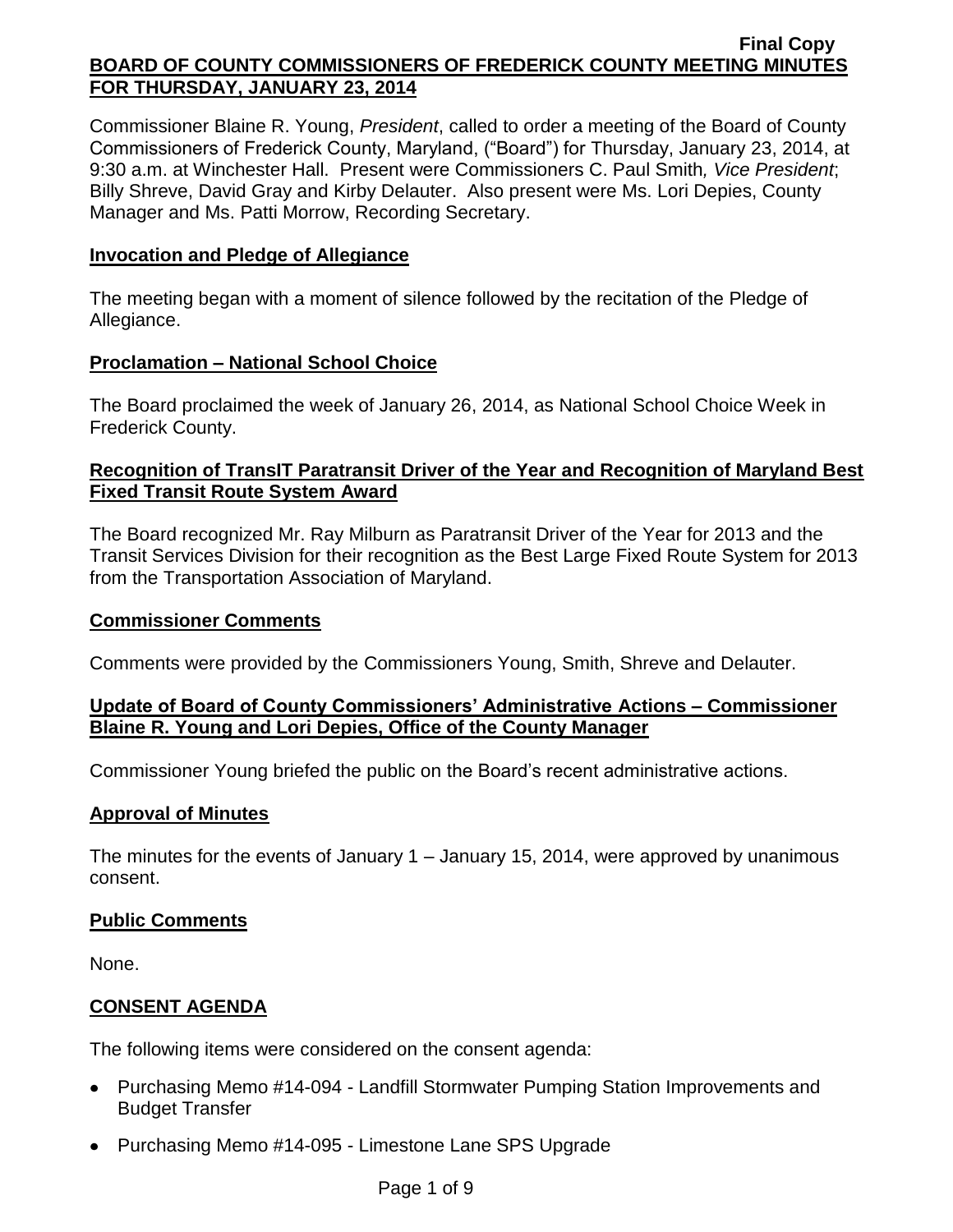- Purchasing Memo #14-098 Emergency Medical Billing Services for Frederick County (Renewal)
- Purchasing Memo #14-099 eCitation Systems for Frederick County Sheriff's Office (Piggyback Contract)
- #BT-14-111, Department of Aging, Citizens Services Division
- #BT-14-112, Housing, Citizens Services Division
- Board of Education School Construction Amendment #14-05 and #BT-14-115
- FY 2014 Hazardous Materials Emergency Preparedness Grant Application  $\bullet$
- FY 2015 Rideshare Grant Application
- Approval of a Security Enhancement Grant for the Courthouse and Associated Budget **Transfer**

*Motion to approve the consent agenda as presented – Passed 4-0.*

| <b>COMMISSIONERS</b> | <b>MOTION</b> | <b>SECOND</b> | <b>YES</b> | <b>NO</b> | <b>ABSTAIN</b> | <b>NOT PRESENT</b> |
|----------------------|---------------|---------------|------------|-----------|----------------|--------------------|
| Young                |               |               |            |           |                |                    |
| <b>Smith</b>         |               |               |            |           |                |                    |
| <b>Shreve</b>        |               | ^             |            |           |                |                    |
| Gray                 |               |               |            |           |                |                    |
| <b>Delauter</b>      |               |               |            |           |                |                    |

## **WORKSESSION**

# **Appointments to Frederick County Boards/Commissions – Joyce Grossnickle, Office of the County Manager**

There was no public comment.

*Motion to appoint:*

- Ms. Colleen Cusimano as the Board of Education liaison to the Interagency Internal *Audit Authority;*
- *The City of Frederick Alderman Donna Kuzemchak to the Affordable Housing Council and the Human Relations Commission;*
- *The City of Frederick Mayor Randy McClement to the Commission on Aging and the Containment Laboratory Community Advisory Committee; and*
- *The City of Frederick Alderman Kelly Russell to the Transportation Services Advisory Council*

*Passed 5-0.*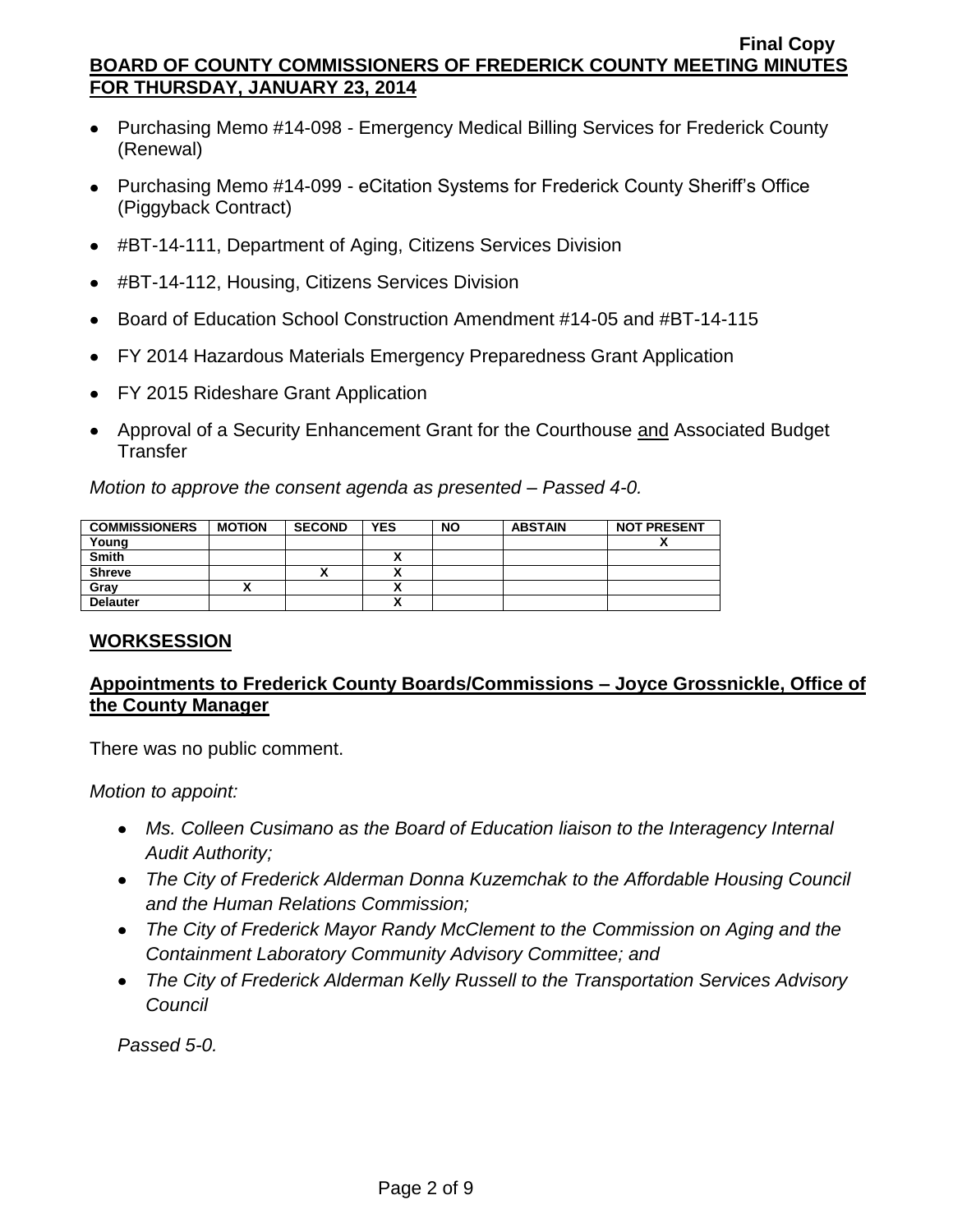# **Town of New Market Annexation – Smith-Cline Properties – Jim Gugel, Community Development Division**

Mr. Gugel presented the proposed annexation of the 262.4 acres into the Town of New Market.

Winslow Burhans, Mayor, Town of New Market, commented.

There was no public comment.

*Motion to find the allowable land use and density between the Town of New Market's Residential (R) 2 zone and the county's Agricultural (A) zone substantially different and to grant express approval for development on the subject properties to proceed within five years of the effective date of the municipal annexation – Passed 4-1.*

| <b>COMMISSIONERS</b> | <b>MOTION</b> | <b>SECOND</b> | <b>YES</b>               | <b>NO</b> | <b>ABSTAIN</b> | <b>NOT PRESENT</b> |
|----------------------|---------------|---------------|--------------------------|-----------|----------------|--------------------|
| Young                |               |               |                          |           |                |                    |
| <b>Smith</b>         |               |               |                          |           |                |                    |
| <b>Shreve</b>        |               |               |                          |           |                |                    |
| Grav                 |               |               |                          |           |                |                    |
| <b>Delauter</b>      |               | '             | $\overline{\phantom{a}}$ |           |                |                    |

# **Town of New Market Annexation – Delaplaine Property – Jim Gugel, Community Development Division**

Mr. Gugel presented the proposed annexation of 134.7 acres into the Town of New Market.

Winslow Burhans III, Mayor, Town of New Market, commented.

There was no public comment.

*Motion to find the allowable land use and density between the Town of New Market's Economic Development Flex (EDF) zone and the county's Agricultural (A) zone substantially different and to grant express approval for development on the subject property to proceed within five years of the effective date of the annexation – Passed 3-1-1.*

| <b>COMMISSIONERS</b> | <b>MOTION</b> | <b>SECOND</b> | <b>YES</b> | <b>NO</b>    | <b>ABSTAIN</b> | <b>NOT PRESENT</b> |
|----------------------|---------------|---------------|------------|--------------|----------------|--------------------|
| Young                |               |               |            |              |                |                    |
| <b>Smith</b>         |               |               |            |              |                |                    |
| <b>Shreve</b>        |               |               | ~          |              |                |                    |
| Grav                 |               |               |            | $\mathbf{v}$ |                |                    |
| <b>Delauter</b>      |               | $\mathbf{v}$  | ^          |              |                |                    |

## **New Market Bypass Memorandum of Understanding (MOU) – Jason Stitt, Public Works Division**

Mr. Stitt and Mr. Robert Shen, Public Works Division, presented the proposed MOU that would accept 1.11 miles of road, including a 471 foot long bridge, that would connect Boyers Mill Road with MD 75. They noted an estimate of approximately \$13,000 per year would be allocated for routine maintenance of the county portion of the road.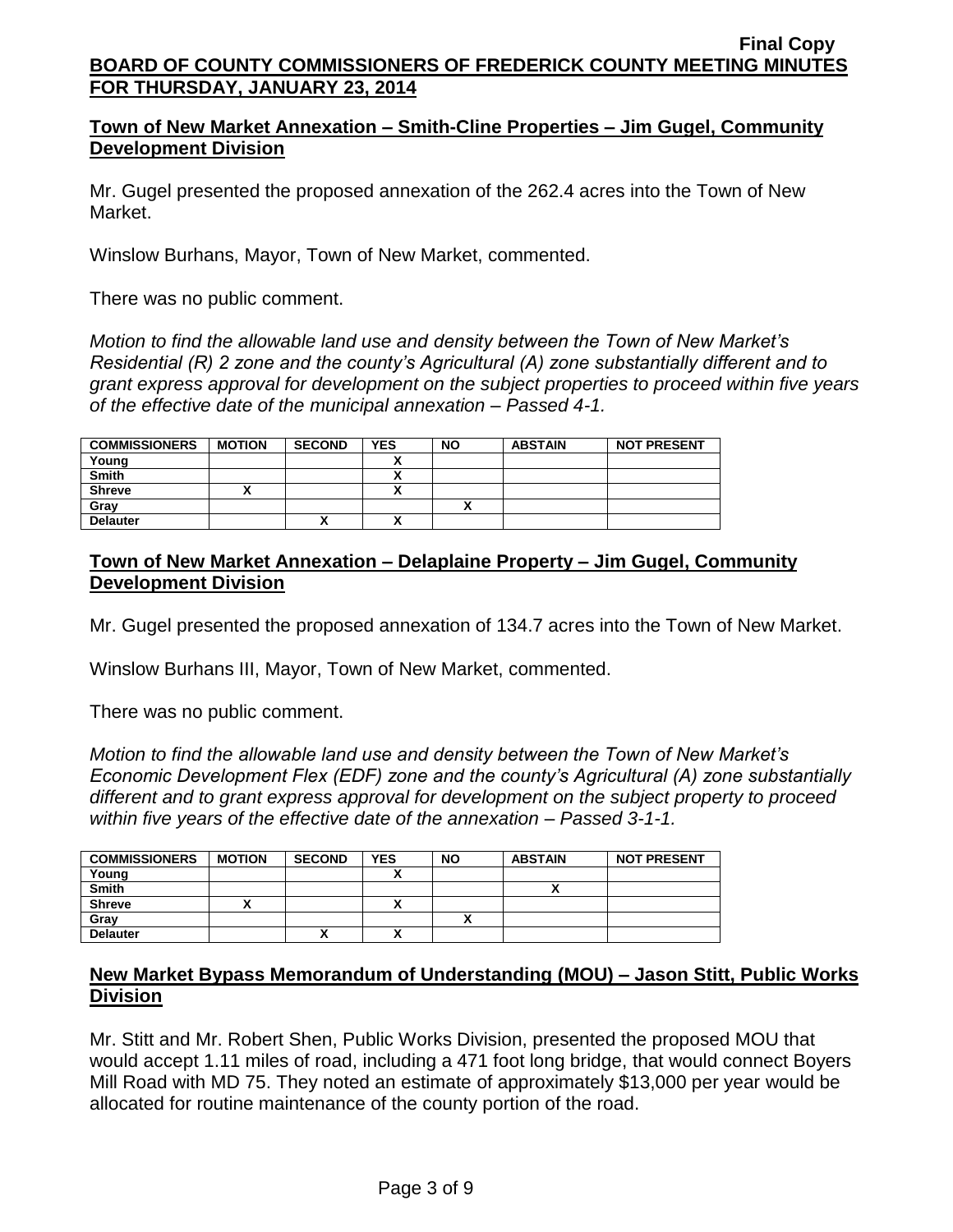*Motion to approve the New Market Bypass MOU as presented and to increase the Office of Highway Operations operating budget by \$13,000 per year once the bypass is accepted for maintenance – Passed 5-0.*

| <b>COMMISSIONERS</b> | <b>MOTION</b> | <b>SECOND</b> | <b>YES</b> | <b>NO</b> | <b>ABSTAIN</b> | <b>NOT PRESENT</b> |
|----------------------|---------------|---------------|------------|-----------|----------------|--------------------|
| Young                |               |               |            |           |                |                    |
| <b>Smith</b>         |               |               |            |           |                |                    |
| <b>Shreve</b>        |               |               |            |           |                |                    |
| Grav                 |               |               |            |           |                |                    |
| <b>Delauter</b>      |               |               |            |           |                |                    |

# **ADMINISTRATIVE BUSINESS**

## **Bid Awards – Diane George, Finance Division**

- Purchasing Memo #14-081 Support and Maintenance for County Radio System (Sole Source)
- Purchasing Memo #14-091 EdgeFrontier Software and Training (Sole Source)
- Purchasing Memo #14-092 Upgrade to Intergraph Mobile for Public Safety (Sole Source)

*Motion to approve Purchasing Memos #14-081, #14-091 and #14-092 as presented – Passed 5-0.* 

| <b>COMMISSIONERS</b> | <b>MOTION</b> | <b>SECOND</b> | <b>YES</b>               | <b>NO</b> | <b>ABSTAIN</b> | <b>NOT PRESENT</b> |
|----------------------|---------------|---------------|--------------------------|-----------|----------------|--------------------|
| Young                |               |               |                          |           |                |                    |
| <b>Smith</b>         |               |               |                          |           |                |                    |
| <b>Shreve</b>        |               |               | Λ                        |           |                |                    |
| Grav                 |               |               |                          |           |                |                    |
| <b>Delauter</b>      |               |               | $\overline{\phantom{a}}$ |           |                |                    |

## **Agreement for Castle Hill Subdivision – Kevin Demosky, Utilities and Solid Waste Management Division**

Mr. Demosky presented the agreement which would allow connection to existing public water and sewer lines, in the Castle Subdivision, that do not meet the county's current minimum design sizing criteria, in exchange for Castle's agreement to be financially responsible for any sewer blockage in the subject public sewer line for a period of twenty (20) years.

*Motion to approve and execute the agreement as presented – Passed 5-0.*

| <b>COMMISSIONERS</b> | <b>MOTION</b> | <b>SECOND</b> | <b>YES</b> | <b>NO</b> | <b>ABSTAIN</b> | <b>NOT PRESENT</b> |
|----------------------|---------------|---------------|------------|-----------|----------------|--------------------|
| Young                |               |               |            |           |                |                    |
| <b>Smith</b>         |               |               |            |           |                |                    |
| <b>Shreve</b>        |               | ́             | `<br>      |           |                |                    |
| Gray                 |               |               |            |           |                |                    |
| <b>Delauter</b>      |               |               | ~          |           |                |                    |

# **Business Updates – Helen Propheter, Community Development Division**

No action taken as this item was informational.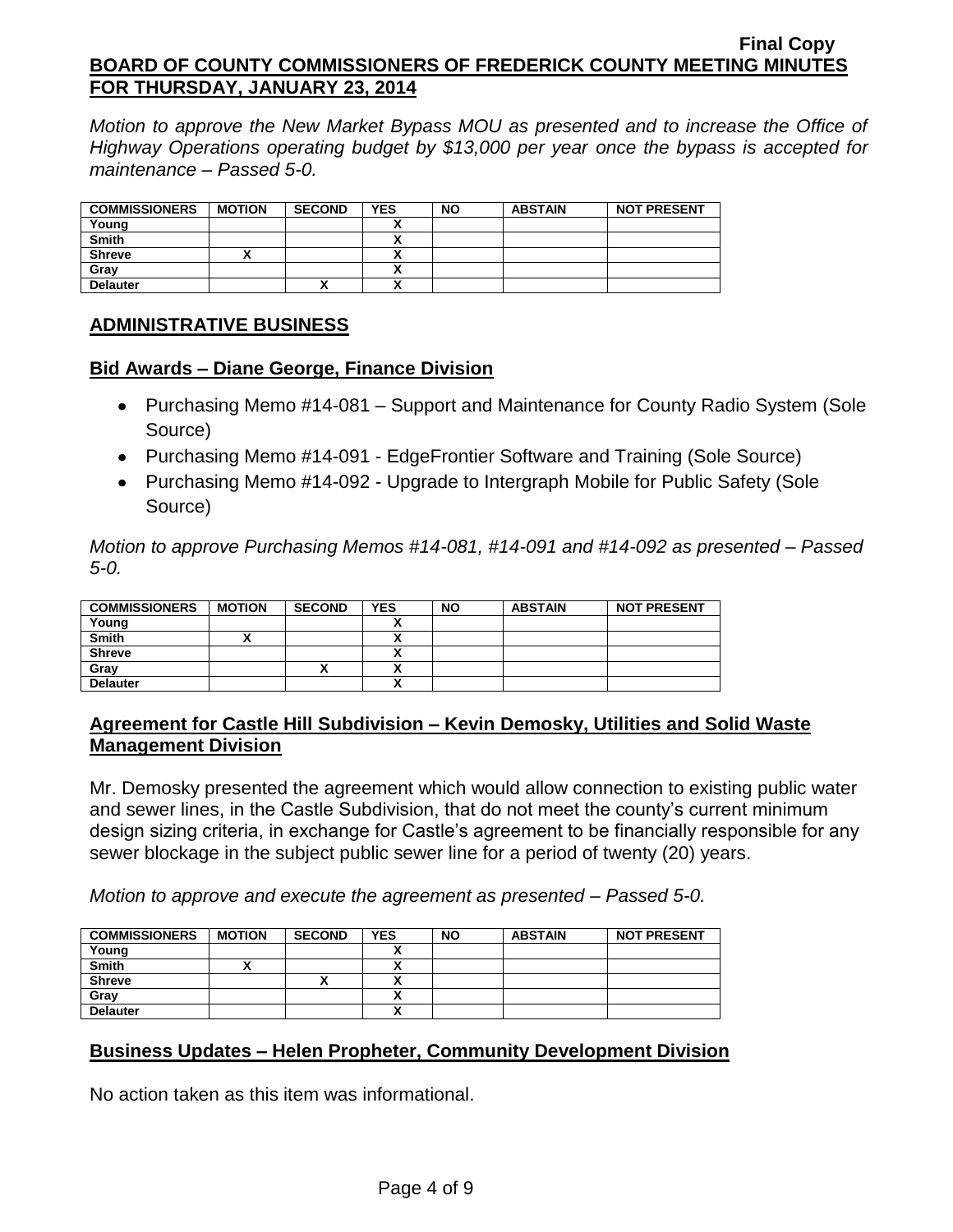# **Legislative Issues – John Mathias, Office of the County Attorney and Ragen Cherney, Office of the County Manager**

Mr. Mathias and Mr. Cherney briefed the Board on the issues before the Frederick County delegation members.

# **CLOSED SESSION**

Maryland Annotated Code State Government Article § 10-508(a) (3) To consider the acquisition of real property for a public purpose and matters directly related thereto.

Topic – Possible acquisition of real property for a public road improvement.

Maryland Annotated Code State Government Article § 10-508(a) (7) To consult with counsel to obtain legal advice on a legal matter.

Topic – To discuss with the county's attorneys certain complaints filed against the county.

*Motion to go into closed session – Passed 5-0.*

| <b>COMMISSIONERS</b> | <b>MOTION</b> | <b>SECOND</b> | <b>YES</b> | <b>NO</b> | <b>ABSTAIN</b> | <b>NOT PRESENT</b> |
|----------------------|---------------|---------------|------------|-----------|----------------|--------------------|
| Young                |               |               |            |           |                |                    |
| <b>Smith</b>         |               |               |            |           |                |                    |
| <b>Shreve</b>        |               | ́             |            |           |                |                    |
| Gray                 |               |               |            |           |                |                    |
| <b>Delauter</b>      |               |               |            |           |                |                    |

## **PUBLIC COMMENTS**

None.

## **QUESTIONS – PRESS**

None.

## **COMMISSIONER COMMENTS**

Commissioner Smith commented on the swimming and diving program at Frederick High School.

# **ADJOURN**

The meeting adjourned at 12:10 p.m.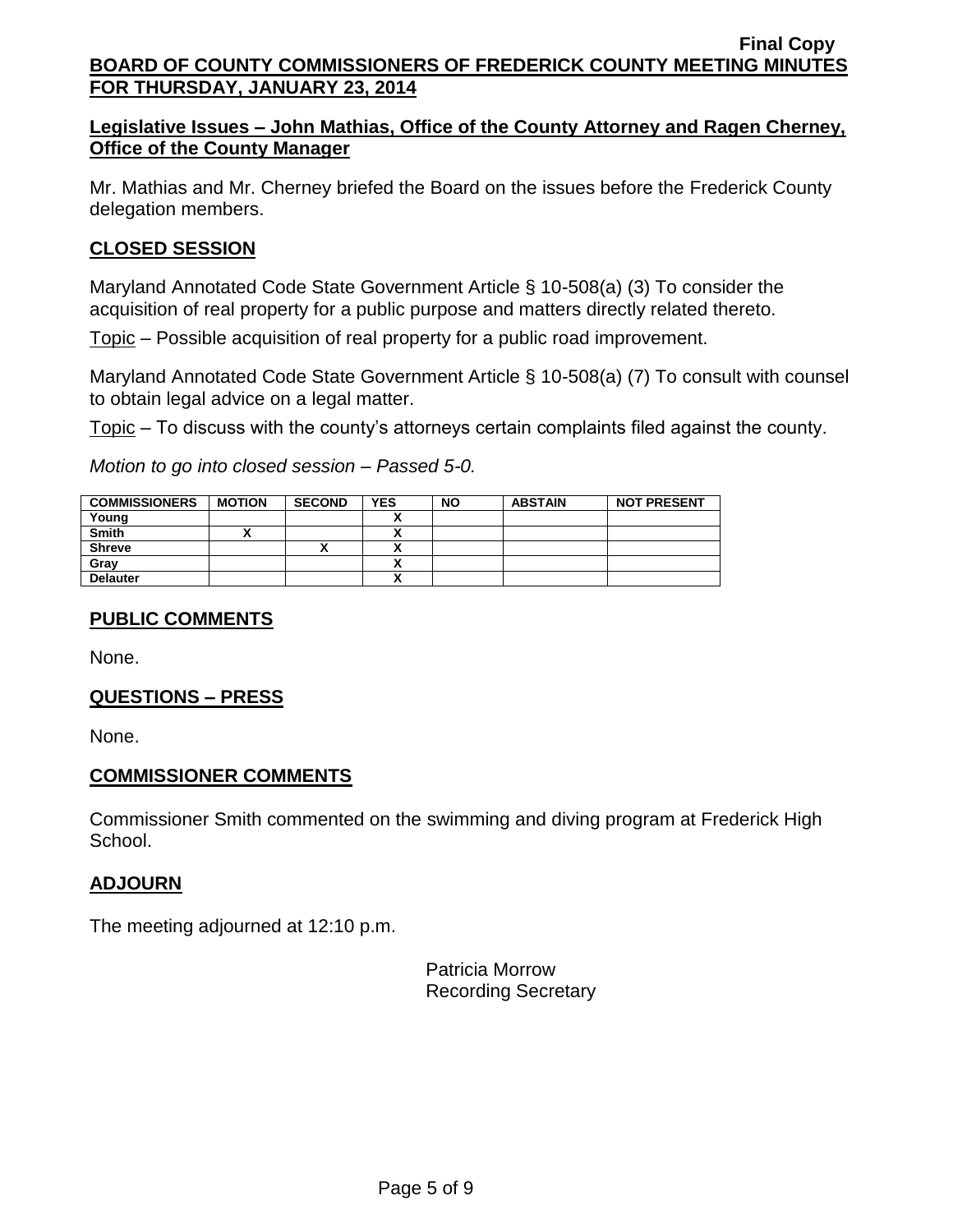### **FORM OF STATEMENT FOR CLOSING THE MEETING OF THURSDAY, JANUARY 23, 2014**

# **STATUTORY AUTHORITY TO CLOSE SESSION**

### **State Government Article §10-508(a):**

(3) To consider the acquisition of real property for a public purpose and matters directly related thereto; and (7) To consult with counsel to obtain legal advice on a legal matter.

### **Motion:**

Commissioner Smith moved to go into closed session in accordance with Maryland Annotated Code State Government Article §10-508(a) (3) To consider the acquisition of real property for a public purpose and matters directly related thereto; and (7) To consult with counsel to obtain legal advice on a legal matter. Commissioner Shreve seconded the motion that passed 5-0.

### **Time and Location:**

10:55 a.m. – Third Floor Meeting Room, Winchester Hall

## **Topic to be Discussed:**

Possible acquisition of real property for a public road improvement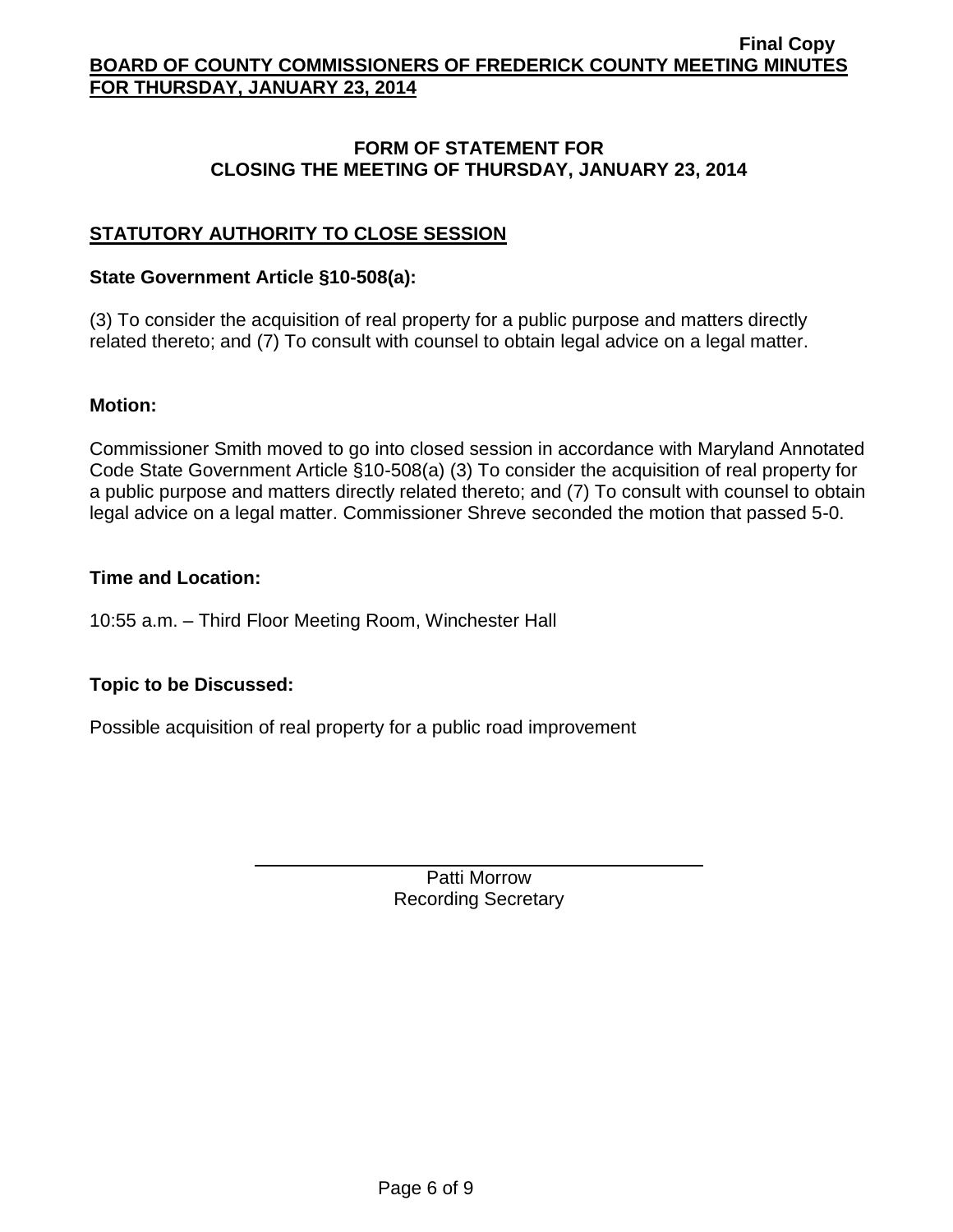### **FORM OF STATEMENT FOR MINUTES OF NEXT OPEN MEETING ON THURSDAY, FEBRUARY 6, 2014, FOLLOWING THE CLOSED MEETING OF THURSDAY, JANUARY 23, 2014**

# **STATUTORY AUTHORITY TO CLOSE SESSION**

# **State Government Article §10-508(a):**

(3) To consider the acquisition of real property for a public purpose and matters directly related thereto; and (7) To consult with counsel to obtain legal advice on a legal matter.

# **Motion:**

Commissioner Smith moved to go into closed session in accordance with Maryland Annotated Code State Government Article §10-508(a) (3) To consider the acquisition of real property for a public purpose and matters directly related thereto; and (7) To consult with counsel to obtain legal advice on a legal matter. Commissioner Shreve seconded the motion that passed 5-0.

# **Time and Location:**

10:55 a.m. – Third Floor Meeting Room, Winchester Hall

## **Others in Attendance:**

J. Mathias, L. Depies, K. Mitchell, R. McCain, G. Hessong, C. Nipe, J. Stitt, R. Shen, C. Chamberlain, D. Rudegeair and R. Santangelo

# **Topic Discussed:**

Possible acquisition of real property for a public road improvement.

## **Action Taken:**

The Board authorized staff to proceed with the additional compensation for the easement as presented.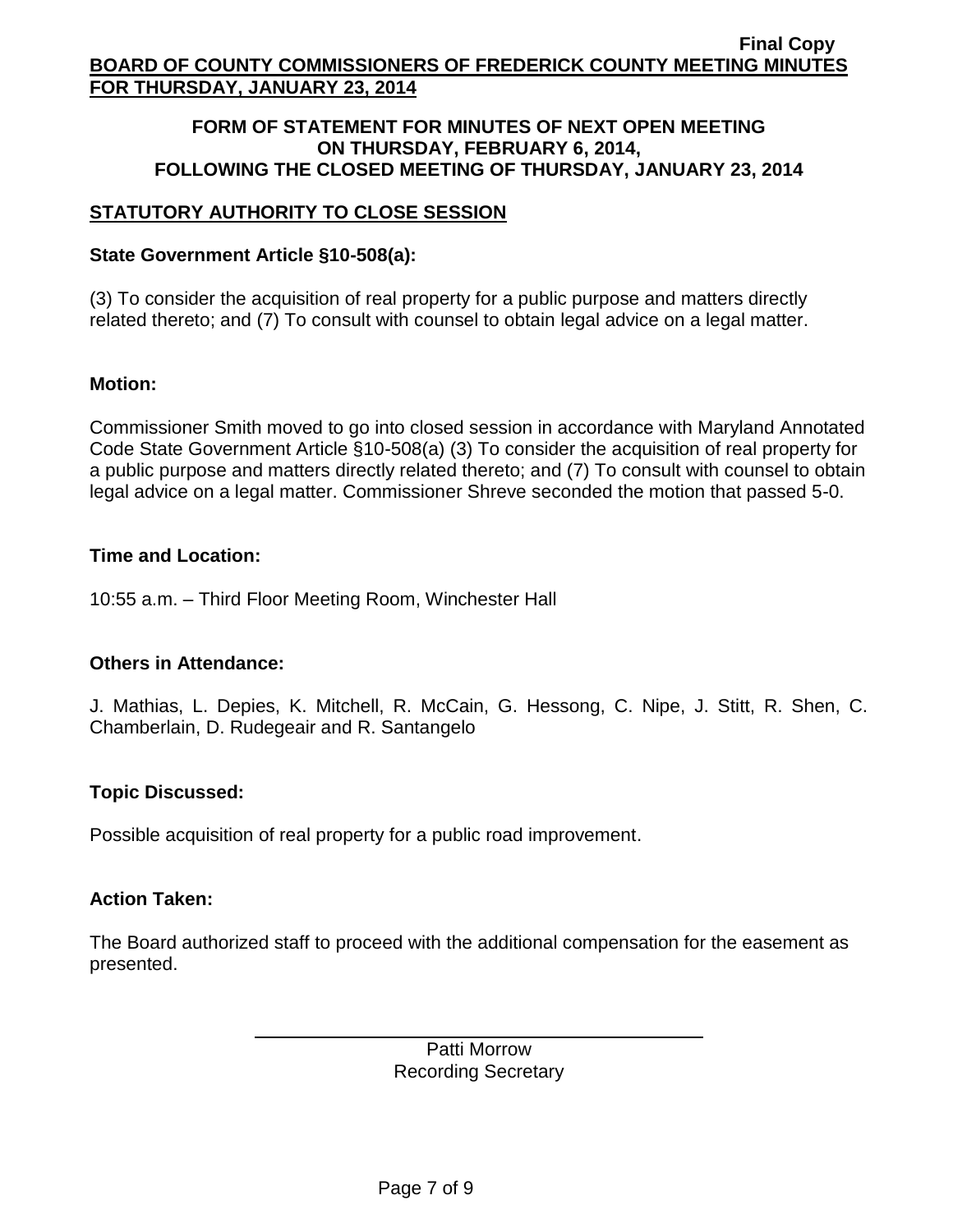# **FORM OF STATEMENT FOR CLOSING THE MEETING OF THURSDAY, JANUARY 23, 2014**

# **STATUTORY AUTHORITY TO CLOSE SESSION**

## **State Government Article §10-508(a):**

(3) To consider the acquisition of real property for a public purpose and matters directly related thereto; and (7) To consult with counsel to obtain legal advice on a legal matter.

## **Motion:**

Commissioner Smith moved to go into closed session in accordance with Maryland Annotated Code State Government Article §10-508(a) (3) To consider the acquisition of real property for a public purpose and matters directly related thereto; and (7) To consult with counsel to obtain legal advice on a legal matter. Commissioner Shreve seconded the motion that passed 5-0.

## **Time and Location:**

10:55 a.m. – Third Floor Meeting Room, Winchester Hall

## **Topic to be Discussed:**

To discuss with the county's attorneys certain complaints filed against the county.